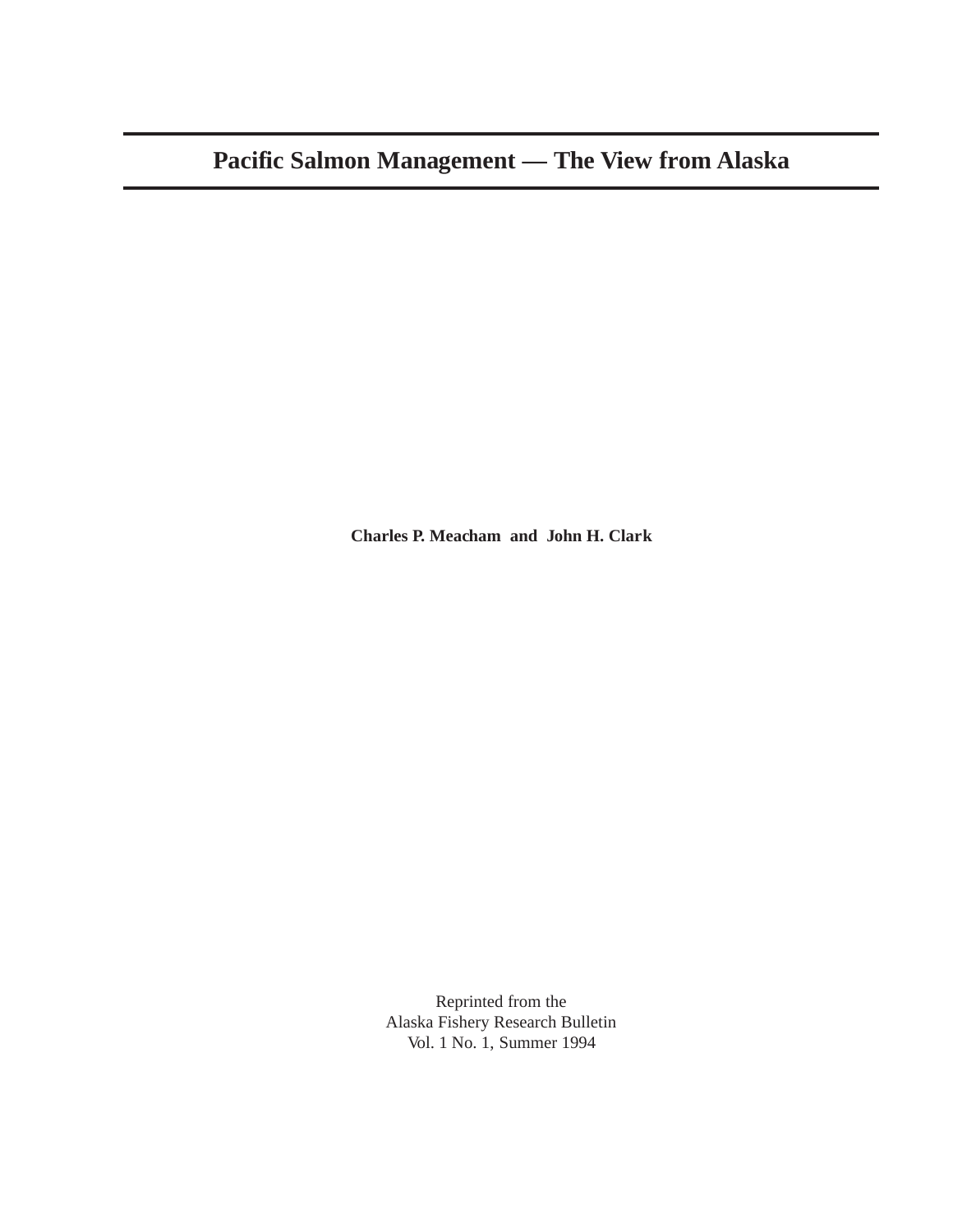## **Pacific Salmon Management — The View from Alaska1**

**Charles P. Meacham and John H. Clark**

## **SALMON MANAGEMENT ALASKA STYLE**

The view from Alaska on Pacific salmon management is found in our constitution. Alaska's constitution is unique among those of the 50 states in that it has an article solely devoted to the management and utilization of natural resources. We do not believe that any of our sister states have placed this level of priority on management of natural resources. Article VIII, Section 4 states: "Fish, forests, wildlife, grasslands, and all other replenishable resources belonging to the State shall be utilized, developed, and maintained on the sustained yield principle, subject to preferences among beneficial uses."

With Statehood, the Alaska Department of Fish and Game was formed. Alaska Statute Sec. 16.05.020 states: "The Commissioner shall manage, protect, maintain, improve, and extend the fish, game and aquatic plant resources of the state in the interest of the economy and general well-being of the state." Mandates of the Alaska Department of Fish and Game through Alaska Statute Sec. 16.05.092 include: "through rehabilitation, enhancement, and development programs do all things necessary to insure perpetual and increasing production and use of the food resources of state waters and continental shelf areas."

While the Alaska Department of Fish and Game was formed with a strong conservation mandate to manage salmon fisheries for sustained yield, the Alaska Board of Fisheries, on the other hand, was given the responsibility for allocating that yield of salmon to users. The clear separation of primary conservation authority from allocation authority is one of the strengths of the Alaskan fishery management system.

The state of Alaska does not have a preservation mandate for Pacific salmon; instead, we clearly have utilization, conservation, and development mandates. In Alaska the term *conservation* implies controlled utilization of a resource to prevent its over-utilization, destruction, or neglect. The term *development* implies management of a resource to make it available for use. In Alaska, we are constitutionally mandated to manage salmon for sustained yield.

As a result of our mandates and the application of our governmental authorities, stocks of salmon spawning in Alaska are generally healthy and fisheries dependent upon these stocks have been sustained, statewide harvests ranging from about 100 to 200 million salmon per year over the past 15 years. Currently, the harvest in Alaska represents about 80% of the total North American harvest of salmon, harvests from Canada representing about 15% and harvests from Pacific Northwest states representing about 5%.



FIGURE 1. North Pacific salmon harvest percentages by region.

Alaska did not always have healthy salmon stocks. Prior to statehood, the federal government was responsible for salmon management in Alaska. Overfishing was a major factor in the declines of the Alaska salmon fishery that occurred between 1940 and the time of statehood, 1959. The federal government failed to pro-

**Authors:**CHARLES P. MEACHAM is deputy commissioner and JOHN H. CLARK is lead fishery biologist for Endangered Species Act issues for the Alaska Department of Fish and Game, Division of Commercial Fisheries Management and Development, P.O. Box 25526, Juneau, AK 99802-5526.

<sup>&</sup>lt;sup>1</sup> A speech presented to the Western Association of Fish and Wildlife Agencies in May 1994 by Charles P. Meacham.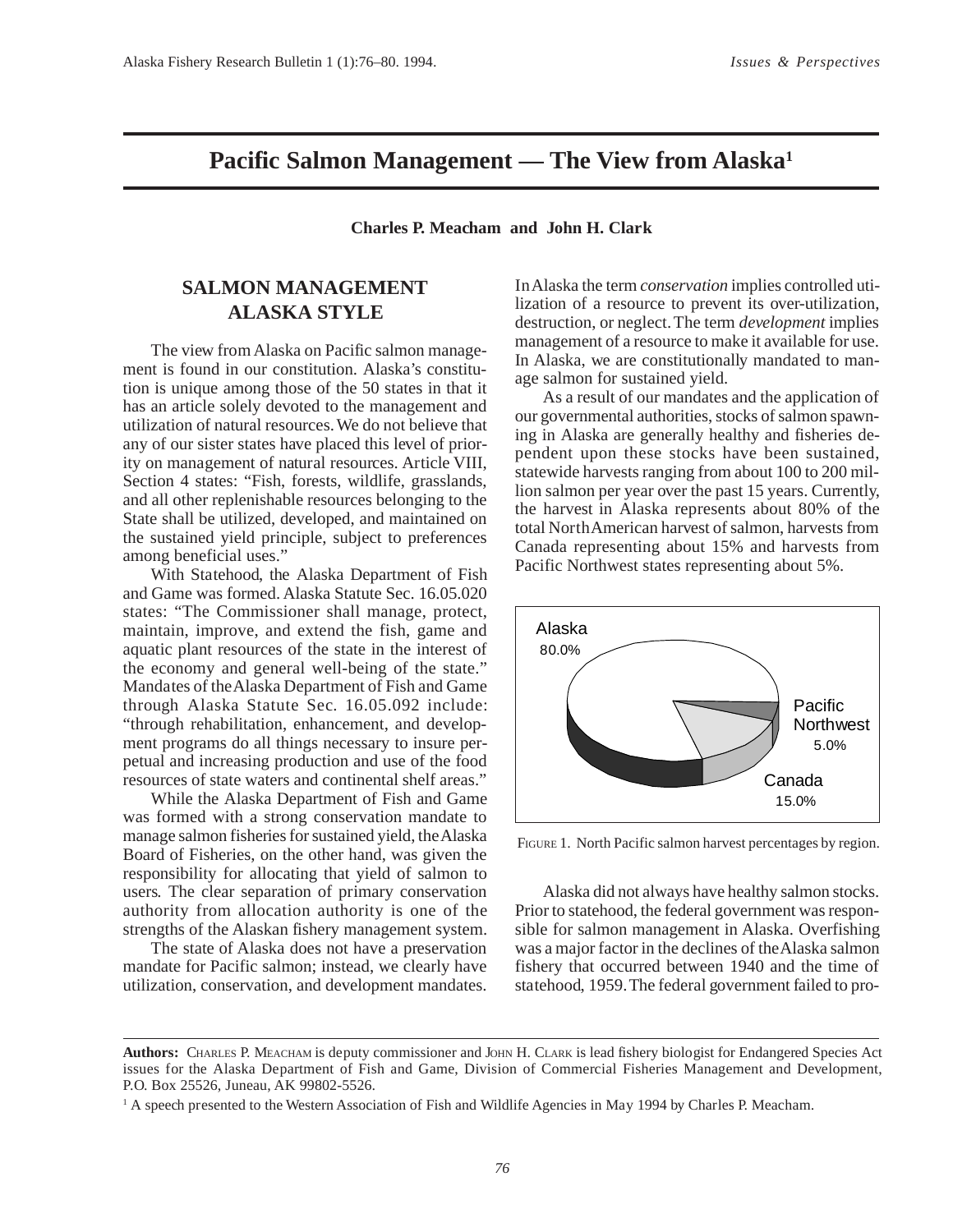vide sound management practices needed to sustain Alaskan salmon fisheries.

Further, the federal government failed to provide the financial resources needed to manage and research salmon stocks and fisheries such that fishing could be properly regulated and depressed stocks could be rehabilitated. Salmon stocks and the fishing industry were in such bad shape that President Eisenhower declared Alaska a federal disaster area in 1953. This action was unique in that this disaster was attributed to an act of man rather than an act of nature.

At the time of statehood in 1959, statewide harvests totaled only about 25 million salmon, the lowest annual harvest since 1900 and a level equivalent to less than 20% of current sustainable production. To rebuild salmon runs from the dismal stock conditions inherited at statehood to the healthy levels experienced today, it took almost 20 years of salmon management by the state of Alaska under sound management principles with gradually increasing funding for research and management.



Federal management was characteristically passive regulation under a central and remote authority. State of Alaska management has been intensive regulation implemented by local area biologists with a clear legal mandate and delegated authority. Delegated emergency order authority provides for immediate conservation by area biologists. Salmon managers open and close fisheries on a daily basis to ensure that adequate spawning escapements are annually achieved.

When run failures occur, managers close fisheries to provide for predetermined escapement needs and hence ensure long-term sustainable yields. When run strength is strong, managers liberalize harvest regulations to utilize surpluses. Alaska's focused emphasis on inseason management by local biologists with delegated regulatory authority to ensure sustained yields is a key ingredient to successful salmon management.

In the early 1970s Alaska experienced a series of exceedingly cold winters that depressed salmon production statewide. Shortly thereafter, Alaska implemented a major hatchery program. Strict policies were developed and implemented to provide guidance for hatchery practices in the areas of fish pathology and genetics, as well as in the area of hatchery fish marking. Strict harvest-management policies and practices were implemented to provide wild stocks with protection from potentially excessive harvest rates that could be inflicted upon hatchery stocks.



FIGURE 3. Total return of enhanced salmon.

Over the past 20 years, the private sector has been encouraged to construct and operate production-level salmon hatcheries. These facilities are regulated under the same strict hatchery policies and guidelines. In 1993 about 30 million hatchery-produced salmon were harvested in Alaska, of which more than 24 million, or almost 13% of the statewide salmon harvest, were taken in traditional fisheries.

The Alaskan salmon management program is described by W. F. Royce, a prominent Washington fishery scientist, as: "a model fishery management program that is produced, supported, and accepted politically by those that are managed."

In Alaska we have not been willing to forego the benefits provided by sustainable salmon management for other activities such as hydropower development. For example, although the option of constructing and operating large-scale, hydropower facilities on both the Susitna River and the Yukon River was closely examined, neither was built. The native salmon resources of these Alaskan drainages with their dependent fisheries was a major reason that Alaska choose the no-dam option. By way of comparison, the Yukon River is 1,980 miles long while the Columbia River is 1,243 miles long.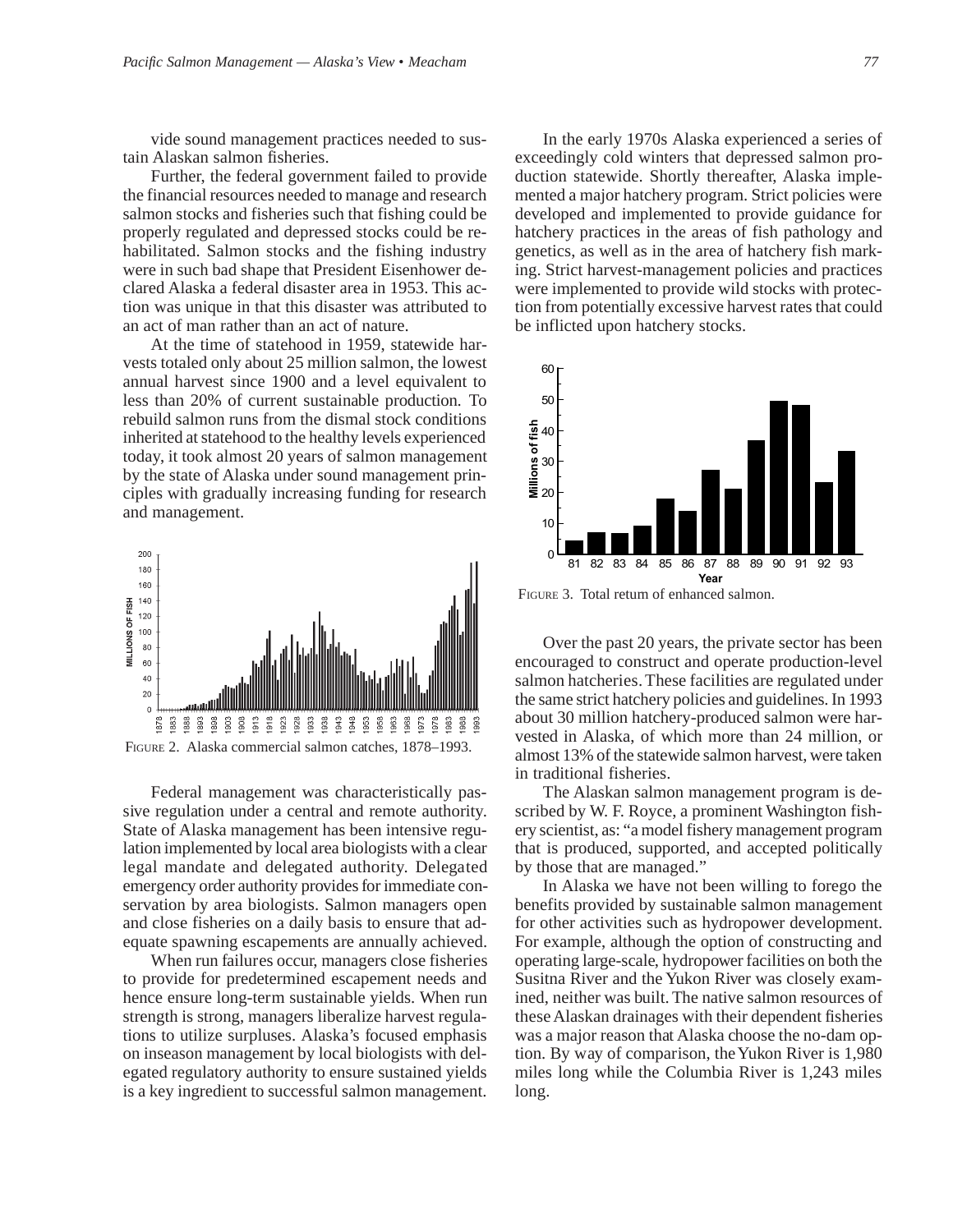Alaskan people and government have always taken the approach of working toward long-term conservation of the salmon renewable resource. In 1981 the state of Alaska independently implemented a 15-year chinook salmon rebuilding program for the Southeast Alaska and transboundary chinook salmon stocks. The southern states and Canada joined our chinook salmon conservation efforts 3 years later by implementing a 15-year coastwide chinook salmon rebuilding effort through the auspices of the Pacific Salmon Treaty. The state of Alaska was and continues to be a leader in this large-scale chinook salmon conservation effort.

Based on data provided by the Pacific Salmon Commission, 85% of the Southeast Alaska harvest of chinook salmon come from hatchery stocks or wild stocks rebuilt or rebuilding, 9% from stocks categorized as indeterminate, and only 6% from stocks not rebuilding.

In summary, the view from Alaska on salmon management is that salmon resources should not be preserved, but instead they should be conserved and developed. To Alaskans, conservation and development means that salmon resources should be used to benefit people, and salmon fisheries should be managed to prevent over-utilization, destruction, or neglect. To Alaskans, this means sustained yield management.



FIGURE 4. Proportions of far-north chinook salmon stocks contributing to Southeast Alaska ceiling catch.

## **PACIFIC NORTHWEST SALMON FAILURE**

The American Fisheries Society published a report in 1991 that identified 214 stocks of salmon in the Pacific Northwest that were at risk of extinction or of special concern. The report documented 106 additional stocks that were already extinct.

From Alaska's perspective, the demise of these salmon resources represents a tragic loss of cultural as well as economic values to both present and future generations. Recovery of salmon resources in the Pacific Northwest is important so that these valuable renewable resources can support healthy fisheries in the Pacific Northwest and continue to contribute to the historic fisheries in Southeast Alaska, as they have over the past 100 years.

Salmon stocks in the Pacific Northwest are at present severely impacted by drought conditions and *El Niño*, events beyond the control of man. However, these events have repeatedly occurred in the past without destroying salmon runs, and ocean conditions will return to normal at some point.

Setting drought and *El Niño* conditions aside, it seems clear that arresting the decline of salmon resources in the Pacific Northwest is not possible with continued habitat degradation, status quo operation of hydro-systems, or through a program that basically consists of limited fisheries management measures that fail to achieve escapement needs. In this regard, we applaud the Pacific Fisheries Management Council for finally adopting conservation-based management restrictions in offshore waters at their April 1994 meeting.

Meaningful conservation measures also need to be taken by individual states. It is cause for serious concern when biologists within state agencies feel compelled to step outside agency constraints to live up to their professional responsibilities. Such appears to be the case with a March 11, 1994, petition, filed by PRO-Salmon, to list nine salmon stocks in Washington state as threatened or endangered under the Endangered Species Act (ESA). PRO-Salmon consists of "professional fishery workers, primarily salmon biologists and technicians, within the Washington Department of Fisheries." According to the petition, "PRO-Salmon was formed as an advocacy group to be able to 'speak out' on fishery resource issues from a strictly biological point of view outside the constraints of their official duties within the Washington Department of Fisheries."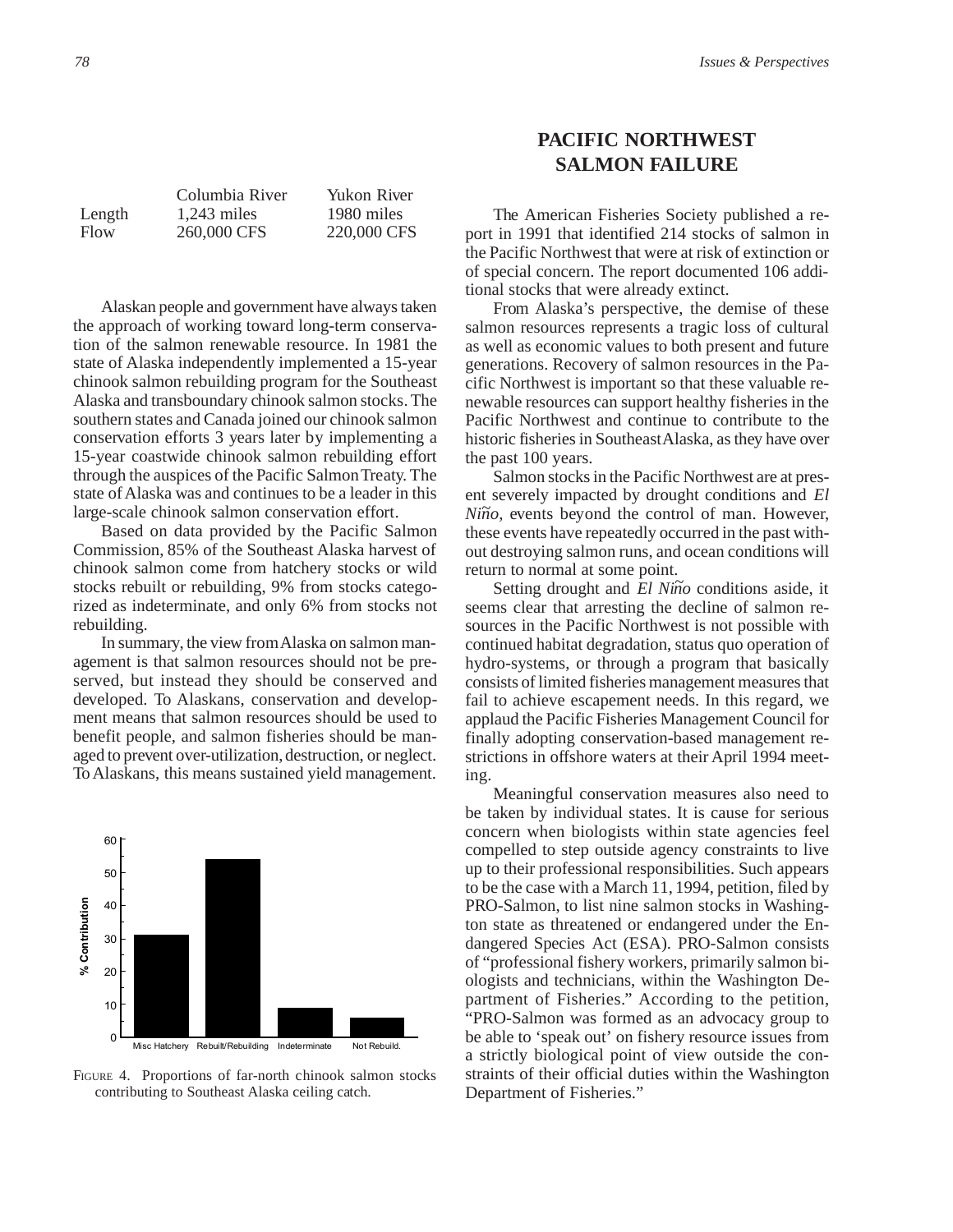True recovery of these depressed salmon stocks will only take place when the Pacific Northwest places a higher priority on overcoming spawning escapement shortfalls brought about through neglect or by politically driven, overly exploitative fisheries management practices; hydropower development; and other habitat-degrading activities that appear so common to this area.

## **APPLICATION OF THE ENDANGERED SPECIES ACT**

In 1991 the National Marine Fisheries Service listed Snake River sockeye salmon as endangered and in 1992 listed Snake River spring/summer and fall chinook salmon as threatened under the ESA.

Snake River sockeye and spring/summer chinook salmon are not present in Alaska fisheries. A low presence of Snake River fall chinook salmon is inferred from recovery of tagged fish from a nearby hatchery.

In determining reasonable and prudent measures necessary or appropriate to minimize human impacts on Snake River fall chinook salmon, the NMFS has failed, to date, to focus recovery efforts on those factors causing the decline.

Through biological opinions, NMFS has concluded that hydropower operations in the Snake and Columbia Rivers do not jeopardize the continued existence of Snake River fall chinook salmon. It is astounding to Alaskans that this conclusion was reached despite the NMFS finding that these hydropower fa-



FIGURE 5. Estimated human-induced adult-equivalent mortalities of wild Snake River fall chinook salmon.

cilities are associated with killing between 81% and 93% of the juvenile and 41% of the adult Snake River fall chinook salmon. There is no rational connection between the NMFS finding of severe salmon mortality due to operation of the hydropower system and their conclusion of "no jeopardy" from hyro-systems.

United States and Canadian fisheries account for about 5% of human-induced mortalities to Snake River fall chinook salmon. The Southeast Alaska fishery accounts for approximately 5% of the total 5% fishery harvest mortality, or in other words, the fishery in Alaska only accounts for about one-quarter of 1% (0.0025) of the total human-induced mortality to Snake River fall chinook salmon.

The concentration of Snake River fall chinook salmon in the Southeast Alaska fishery is estimated to be about 1 per 5,000. Thus, if reductions in chinook salmon catch quotas are required to reduce impacts on Snake River fall chinook salmon, for every one Snake River fall chinook salmon that is "saved" through fishery restrictions, Alaskan fishermen forego the harvest of 5,000 other chinook salmon, as well as other species that are harvested concurrently.

In 1993 Snake River fall chinook salmon that were passed through Alaskan fisheries were subsequently subject to fisheries in Canada, Pacific Northwest marine waters, and inriver Columbia River fisheries, as well as subject to hydropower-induced mortality as they attempted to migrate upstream to spawning beds. Thus, for each fish saved in Alaska, only about onequarter of a fish was expected to ultimately reach the spawning grounds.

To date NMFS has refused to consider fishery conservation efforts from the perspective of equivalent numbers of chinook salmon on the spawning grounds. Thus, in none of the various biological opinions has NMFS evaluated the efficacy and benefits to the spawning grounds when evaluating various potential conservation efforts.



FIGURE 6. Fate of Snake River chinook salmon "saved" from Alaska fishery.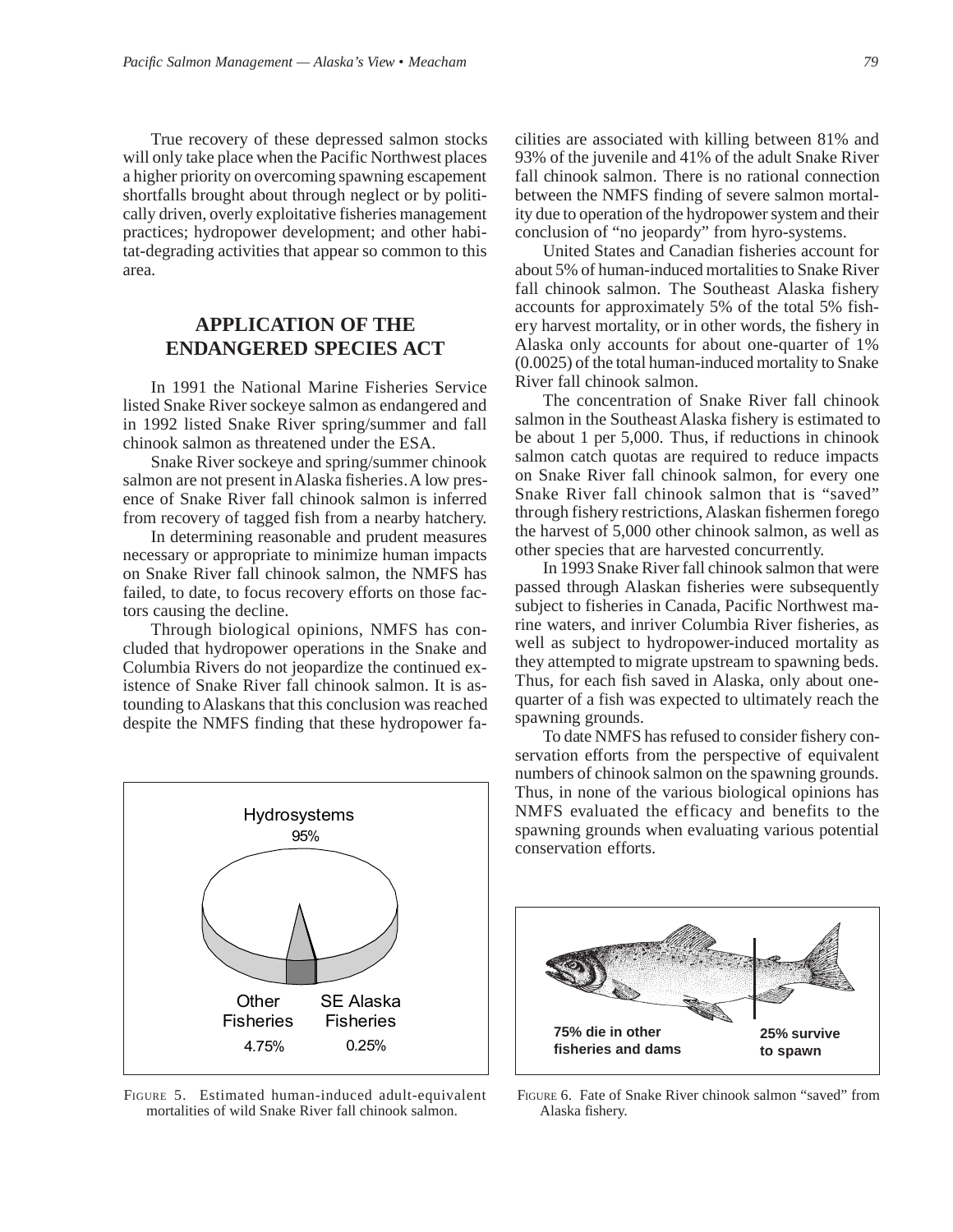The view from Alaska is that what really counts in rebuilding Snake River fall chinook salmon is increased numbers of adult salmon returning to spawning beds in the Snake River.

NMFS arbitrarily selected 1986–1990 to use as a base period on which to apply fishery harvest minimization measures. The selection of these years captured the period of highest overall exploitation rates of Snake River fall chinook salmon documented in recent years for some fisheries.



FIGURE 7. Total chinook salmon catch and Snake River fall chinook salmon harvest rate for Columbia inriver fisheries.

Harvest rates in southern fisheries were high during the 1986-1990 period because of near-term record levels of abundance of other healthy Columbia River stocks and associated heavy fishing that was accommodated through management under "pass-through" provisions (rather than quotas) of the Pacific Salmon Treaty for Pacific Northwest fisheries. Increased fishing effort in these fisheries resulted in accumulative catches of about 1.4 million chinook salmon above previous recent averages.

As a direct consequence of this heavy fishing effort and large harvests, weaker Snake River fall chinook salmon suffered the highest exploitation rate ever documented. The uniform adoption of this base period favors continuation of higher levels of take for fisheries which most directly and measurably impact Snake River fall chinook salmon.

During this same period, Alaska fisheries were managed under a "ceiling" (quota) approach that severely restricted catch levels of the very abundant and healthy Columbia River stocks. In fact, this abundance of healthy stocks greatly diluted the concentration of Snake River fall chinook salmon in Alaskan fisheries. With ceilinged fisheries, Alaska fishermen effected some of their lowest-ever exploitation rates on listed fish.

Because NMFS has adopted a biologically unsound approach, the Southeast Alaska fishery has been required to operate at levels of take that fall below previously low harvest levels, levels that essentially demonstrated no measurable benefit to listed fish. Other



FIGURE 8. Southeast Alaska total chinook salmon catch and Snake River fall chinook salmon exploitation rate index.

fisheries have been allowed to continue their activities at levels substantially above their historical lows. And the primary cause of the stocks decline, hydropower operations, has not been required to take adequate corrective action.

The view from Alaska is that states should be a full partner in ESA rule-makings that directly affect them. And we believe that is exactly what Congress intended when the ESA was passed.

The view from Alaska is that what counts in recovery is greatly increased numbers of fall chinook salmon on the Snake River spawning grounds, not tokenism fisheries management efforts and providing a relatively "free-ride" to hydropower operations, such as occurred in 1993. Instead, salmon recovery measures:

- 1. should be proportional to factors causing decline; and
- 2. require significant improvements in hydrosystem passage.

The view from Alaska is that the approach NMFS has taken to date on ESA rule-makings with regard to Snake River fall chinook salmon and other listed stocks will fail to ever result in full recovery to levels capable of sustaining maximum sustained yields.